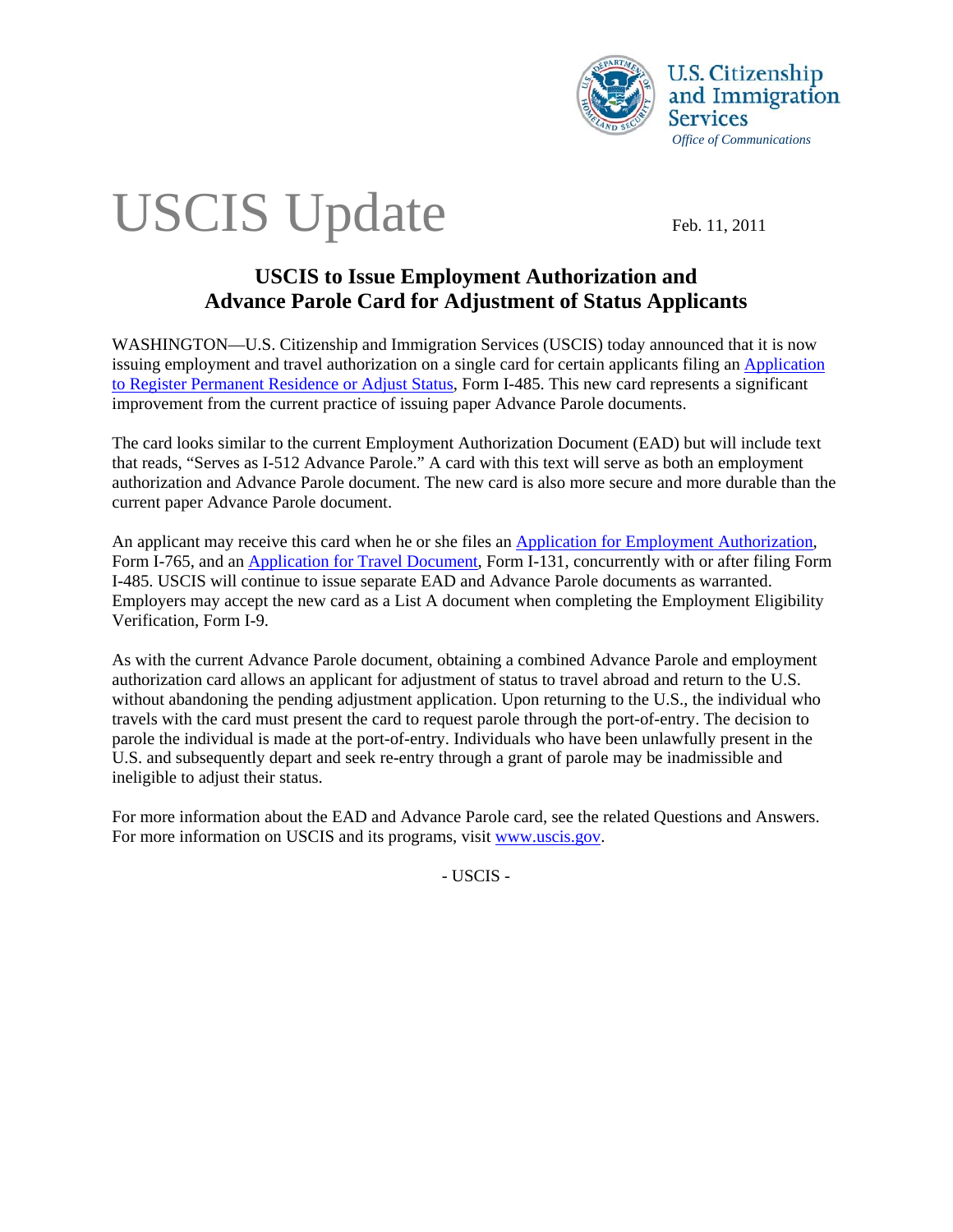

## Questions and Answers Feb. 11, 2011

## **USCIS to Issue Employment Authorization and Advance Parole Card for Adjustment of Status Applicants**

#### **Introduction**

U.S. Citizenship and Immigration Services (USCIS) today announced that it is now issuing employment and travel authorization on a single card for certain applicants filing an Application to Register Permanent Residence or Adjust Status, Form I-485.

#### **Questions and Answers**

#### **Q1. How is this card different from the current Employment Authorization Document (EAD)?**

*A1*. The card looks similar to the current Employment Authorization Document (EAD) but will include text that reads, "Serves as I-512 Advance Parole." A card with this text will serve as both an employment authorization and Advance Parole document.

Employers may accept this card as a List A document when completing the Employment Eligibility Verification, Form I-9.

#### **Q2. Why did USCIS combine these benefits in one card?**

*A2*. With the new card, adjustment of status applicants no longer will have to carry both an EAD and a separate paper Advance Parole document while awaiting adjudication of their Form I-485 applications. Instead, applicants only will have to carry this one credit card-sized card. The new card is more secure and more durable than the current paper Advance Parole document.

#### **Q3. How do I receive the EAD and Advance Parole card?**

*A3*. You may receive this card when you file an [Application for Employment Authorization,](http://www.uscis.gov/portal/site/uscis/menuitem.5af9bb95919f35e66f614176543f6d1a/?vgnextoid=73ddd59cb7a5d010VgnVCM10000048f3d6a1RCRD&vgnextchannel=dd346d26d17df110VgnVCM1000004718190aRCRD) Form I-765, and an [Application for Travel Document](http://www.uscis.gov/portal/site/uscis/menuitem.5af9bb95919f35e66f614176543f6d1a/?vgnextoid=b11747a55773d010VgnVCM10000048f3d6a1RCRD&vgnextchannel=db029c7755cb9010VgnVCM10000045f3d6a1RCRD), Form I-131, concurrently with or after filing an [Application to](http://www.uscis.gov/portal/site/uscis/menuitem.5af9bb95919f35e66f614176543f6d1a/?vgnextoid=3faf2c1a6855d010VgnVCM10000048f3d6a1RCRD&vgnextchannel=db029c7755cb9010VgnVCM10000045f3d6a1RCRD)  [Register Permanent Residence or Adjust Status,](http://www.uscis.gov/portal/site/uscis/menuitem.5af9bb95919f35e66f614176543f6d1a/?vgnextoid=3faf2c1a6855d010VgnVCM10000048f3d6a1RCRD&vgnextchannel=db029c7755cb9010VgnVCM10000045f3d6a1RCRD) Form I-485. You must file the Forms I-765 and I-131 *at the same time* in order to receive an EAD and Advance Parole card. Please ensure that you enter your name and address identically on Forms I-765 and I-131 that you file concurrently in order to receive the new card.

#### **Q4. If I receive this card, does that guarantee my re-entry into the United States if I travel?**

*A4.* No. This card authorizes *parole,* not admission, to the U.S. Parole is not an admission or "entry." If you obtain this card, you may use it to travel abroad and return to the U.S. Upon arriving at a port-ofentry, you should present the card to a Customs and Border Protection (CBP) Officer to request parole. Issuance of an Advance Parole document does not guarantee that CBP will parole you into the U.S. If parole is granted, you will be permitted to come into the U.S. as a parolee, but will not have been "admitted." Individuals who have been unlawfully present in the U.S. and subsequently depart and seek re-entry through a grant of parole may be inadmissible and ineligible to adjust their status.

#### **Q5. How much does this card cost?**

*A5.* If you submitted an application for adjustment of status on or after July 30, 2007 (or on or after August 18, 2007, for employment-based cases), you will pay only one fee to file Form I-485, Form I-765